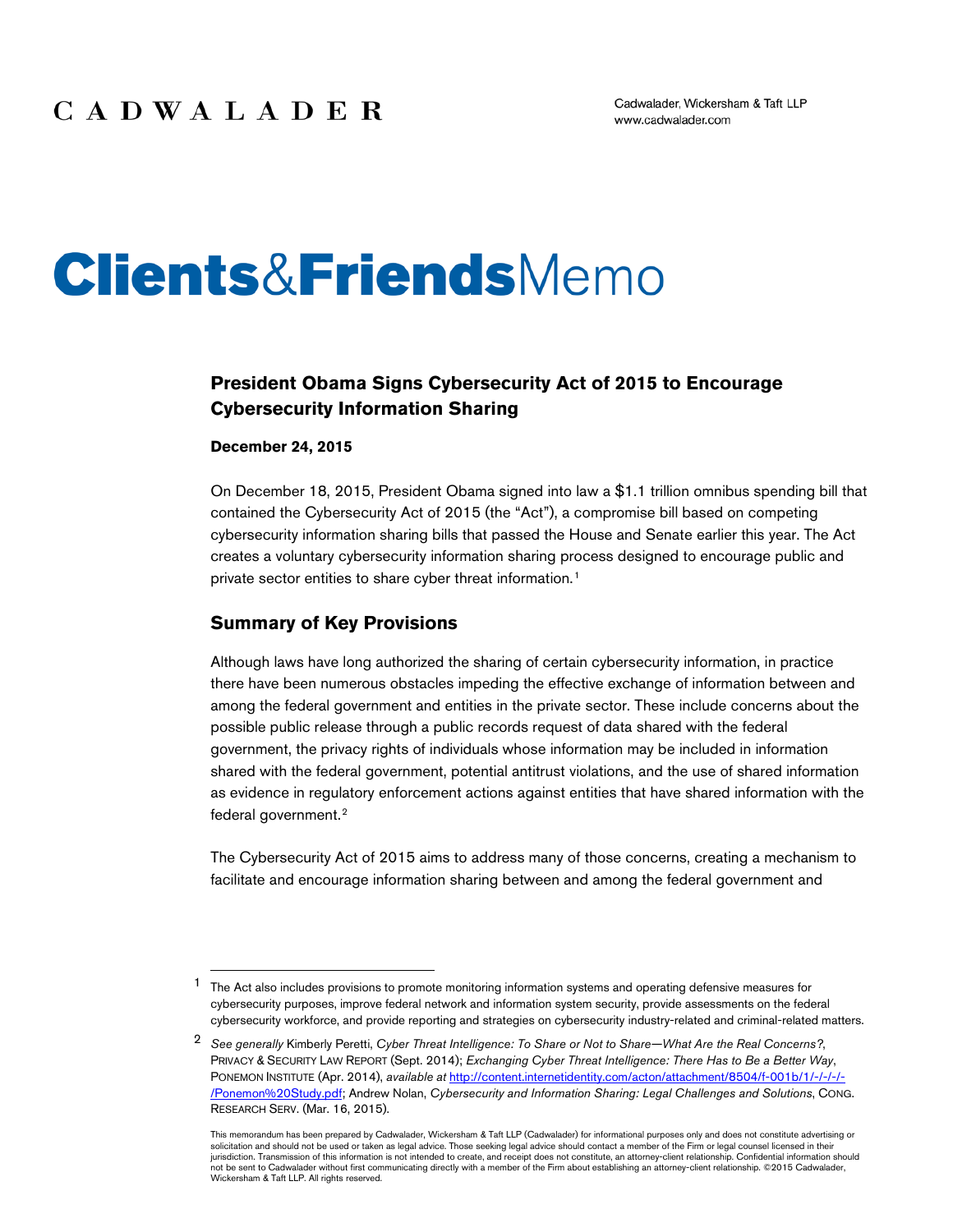### **Clients&FriendsMemo**

entities in the private sector.[3](#page-1-0) Under the Act, the federal government is directed to create a process for sharing both classified and unclassified cyber threat indicators and defensive measures with the private sector, as well as information relating to certain cybersecurity threats and best practices.[4](#page-1-1) Entities in the private sector, in turn, are afforded several protections when they share cybersecurity information in accordance with the Act. Under the Act's key information sharing provision, "a non-Federal entity may, for a cybersecurity purpose and consistent with the protection of classified information, share with, or receive from, any other non-Federal entity or the Federal Government a cyber threat indicator or defensive measure."[5](#page-1-2)

The meaning of this provision hinges on how the key terms are defined. The following analysis clarifies the meaning of those terms to assess what information sharing will look like under the framework established by the Act.

#### **What Information Can Be Shared?**

The Cybersecurity Act of 2015 provides that "non-federal entit[ies]" – any person, private group, or state or local government – may share with the federal government both cyber threat indicators and defensive measures. A cyber threat indicator $6$  includes information that is necessary to describe or identify attributes of a cybersecurity threat. [7](#page-1-4) A defensive measure is broadly defined as "an action, device, procedure, signature, technique, or other measure" that "detects, prevents, or mitigates a known or suspected cybersecurity threat or security vulnerability."[8](#page-1-5)

- <span id="page-1-1"></span>4 *See id.* at § 103.
- <span id="page-1-2"></span>5 Cybersecurity Act,  $\frac{5}{9}$  104(c)(1).

<span id="page-1-0"></span> <sup>3</sup> Specifically, the Act creates a framework for information sharing among the federal government and "non-Federal entit[ies]," which includes not only private entities but also non-federal government agencies or departments as well as state, tribal, and local governments. *See* Cybersecurity Act of 2015, § 102(14) [hereinafter Cybersecurity Act].

<span id="page-1-3"></span><sup>6</sup> *See id.* at § 102(6) ("The term 'cyber threat indicator' means information that is necessary to describe or identify—(A) malicious reconnaissance, including anomalous patterns of communications that appear to be transmitted for the purpose of gathering technical information related to a cybersecurity threat or security vulnerability; (B) a method of defeating a security control or exploitation of a security vulnerability; (C) a security vulnerability, including anomalous activity that appears to indicate the existence of a security vulnerability; (D) a method of causing a user with legitimate access to an information system or information that is stored on, processed by, or transiting an information system to unwittingly enable the defeat of a security control or exploitation of a security vulnerability; (E) malicious cyber command and control; (F) the actual or potential harm caused by an incident, including a description of the information exfiltrated as a result of a particular cybersecurity threat; (G) any other attribute of a cybersecurity threat, if disclosure of such attribute is not otherwise prohibited by law; or (H) any combination thereof."). Many of these terms are further defined in the Act.

<span id="page-1-4"></span><sup>7</sup> *See id.* at § 102(5) ("(A) In General.—Except as provided in subparagraph (B), the term 'cybersecurity threat' means an action, not protected by the First Amendment to the Constitution of the United States, on or through an information system that may result in an unauthorized effort to adversely impact the security, availability, confidentiality, or integrity of an information system or information that is stored on, processed by, or transiting an information system. (B) Exclusion.—The term 'cybersecurity threat' does not include any action that solely involves a violation of a consumer term of service or a consumer licensing agreement.").

<span id="page-1-5"></span><sup>8</sup> Cybersecurity Act, § 102(7).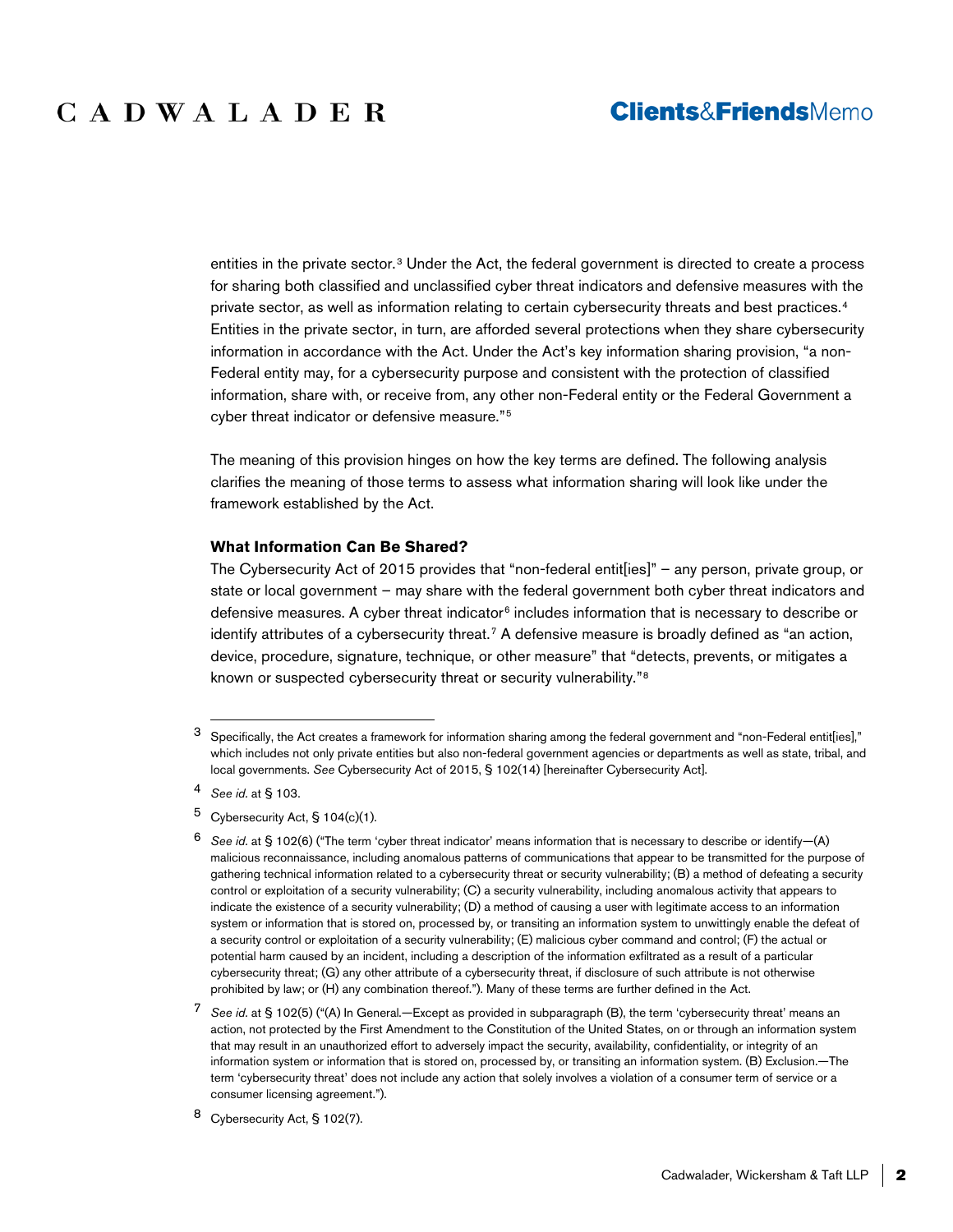### **Clients&FriendsMemo**

#### **What Information Cannot Be Shared?**

Under the Cybersecurity Act of 2015, the private sector may only share information that falls within the Act's definitions of cyber threat indicator or defensive measure. Prior to sharing a cyber threat indicator with the federal government, a private entity must remove certain personal information. Specifically, entities are required to remove information that the entity "knows at the time of sharing to be personal information of a specific individual or information that identifies a specific individual."<sup>[9](#page-2-0)</sup>

#### **With Whom Can Information Be Shared?**

While the Department of Homeland Security is charged with developing the mechanism by which the federal government receives in real time cyber threat indicators and defensive measures shared by entities in the private sector,<sup>[10](#page-2-1)</sup> that information is then shared "in an automated manner with all of the appropriate Federal entities," to include the Office of the Director of National Intelligence and the Departments of Commerce, Defense, Energy, Homeland Security, Justice, and Treasury.[11](#page-2-2) Moreover, the President may designate other federal entities in addition to the Department of Homeland Security, but not the Department of Defense, to develop and implement a similar capability and process for receiving in the first instance cyber threat indicators and defensive measures shared by entities in the private sector.<sup>[12](#page-2-3)</sup>

#### **What Can the Government Do With the Information?**

The federal government is limited in its ability to disclose, retain, and use shared cybersecurity information. This information may be used solely for "a cybersecurity purpose,"<sup>[13](#page-2-4)</sup> identifying cybersecurity threats or vulnerabilities, and in certain other law enforcement investigations related to a specific threat of death or serious bodily harm or a specific threat of serious economic harm, a serious threat to a minor, and certain specified offenses such as fraud and identity theft.[14](#page-2-5) Federal agencies cannot release shared cybersecurity information, which the Act exempts from disclosure under the Freedom of Information Act.[15](#page-2-6)

<span id="page-2-0"></span> <sup>9</sup> *Id.* at § 104(d)(2)(A).

<span id="page-2-1"></span><sup>10</sup> *See id.* at § 105(c).

<span id="page-2-2"></span><sup>11</sup> *Id.* at §§ 102(3), 105(a)(3)(A).

<span id="page-2-3"></span><sup>12</sup> *Id.* at §105(c)(2)(B).

<span id="page-2-4"></span><sup>13</sup> *Id.* at § 102(4) ("Cybersecurity purpose.—The term 'cybersecurity purpose' means the purpose of protecting an information system or information that is stored on, processed by, or transiting an information system from a cybersecurity threat or security vulnerability."). In addition, "[t]he term 'security vulnerability' means any attribute of hardware, software, process, or procedure that could enable or facilitate the defeat of a security control." Cybersecurity Act, § 102(17).

<span id="page-2-5"></span><sup>14</sup> *See* Cybersecurity Act, §105(d)(5).

<span id="page-2-6"></span><sup>15</sup> *Id.* at § 105(d)(3).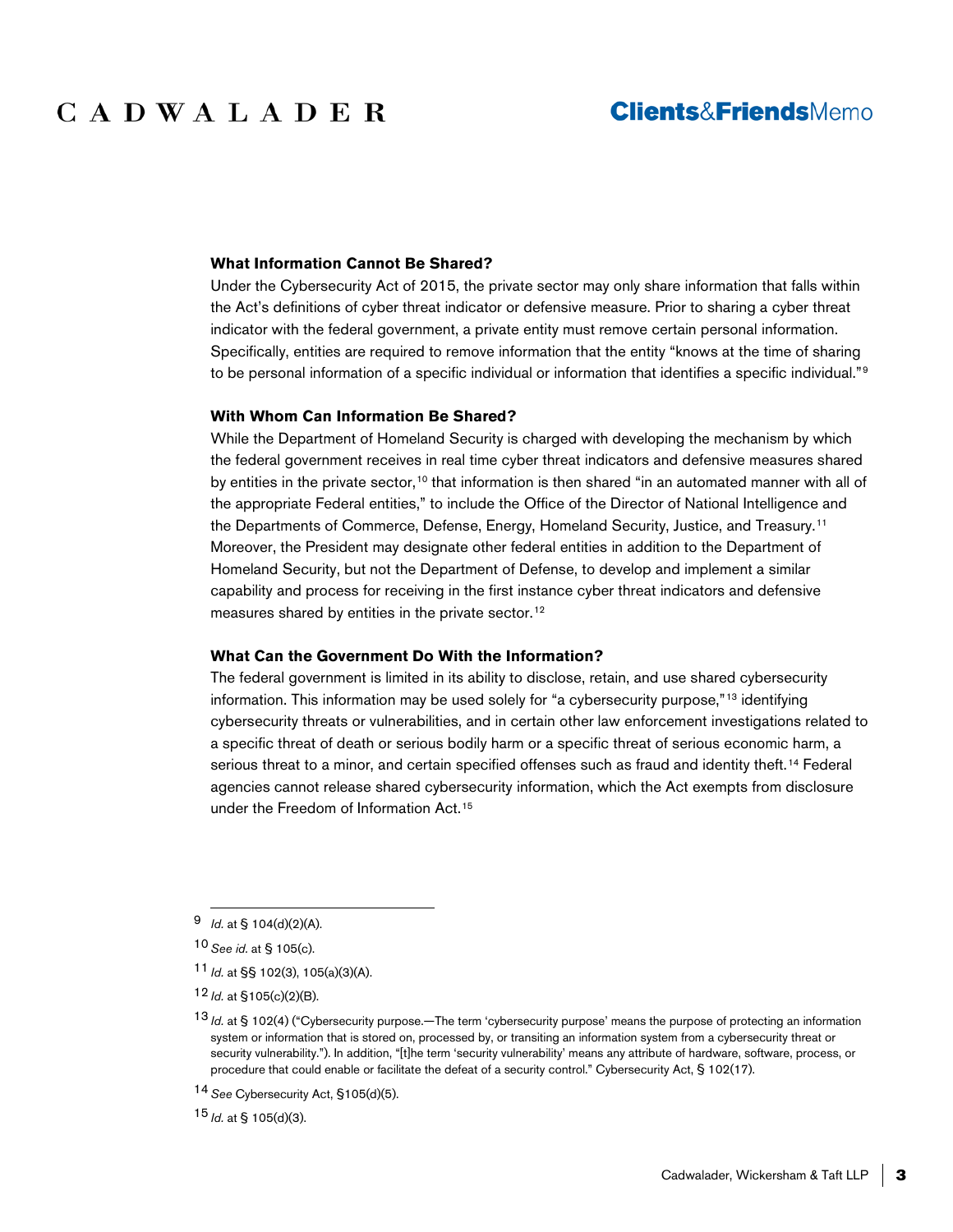### **Clients&FriendsMemo**

#### **How Does the Cybersecurity Act Promote Information Sharing?**

Supporters of information sharing claim that increasing the flow of cybersecurity information between the federal government and private sector will improve the cybersecurity of all participants. While the prospect of a more secure cyberspace may be sufficient to motivate some private entities to share cyber threat indicators and defensive measures with the federal government, the Act provides certain assurances to entities in the private sector to encourage such sharing. In addition to the protection against public disclosure and the limitations on the federal government's use of shared information, the Act's principal incentive to encourage information sharing is liability protection for private entities that share information in accordance with the Act. Specifically, the Act provides that "[n]o cause of action shall lie or be maintained in any court against any private entity, and such action shall be promptly dismissed, for the monitoring of an information system and information . . . [or] for the sharing or receipt of a cyber threat indicator or defensive measure."[16](#page-3-0)

While the Cybersecurity Act of 2015 paves the way for entities to share cyber threat indicators with the federal government, details will be fleshed out in a series of implementing regulations and guidance intended to promote information sharing while protecting privacy and civil liberties, including publicly available guidance to be jointly developed by the Departments of Justice and Homeland Security.[17](#page-3-1)

#### **Reactions to the Legislation**

Reaction to the Cybersecurity Act of 2015 has been decidedly mixed, with some privacy advocates characterizing it as a "thinly disguised surveillance provision . . . born of a climate of fear,"<sup>[18](#page-3-2)</sup> while major business industry groups, such as the U.S. Chamber of Commerce, the Financial Services Roundtable, and the National Retail Federation expressed their support for its provisions.[19](#page-3-3) Major tech companies, such as Apple, Twitter, and Yelp, as well as leading industry groups, such as the Computer and Communications Industry Association, had previously opposed the Senate's version

<span id="page-3-0"></span> <sup>16</sup> Cybersecurity Act, § 106(a)-(b).

<span id="page-3-1"></span><sup>17</sup> *See id.* at § 105(a).

<span id="page-3-2"></span><sup>18</sup> Jenna McLaughlin, *Hasty, Fearful Passage of Cybersecurity Bill Recalls Patriot Act*, THE INTERCEPT (Dec. 19, 2015, 11:05 AM)[, https://theintercept.com/2015/12/19/hasty-fearful-passage-of-cybersecurity-bill-recalls-patriot-act/.](https://theintercept.com/2015/12/19/hasty-fearful-passage-of-cybersecurity-bill-recalls-patriot-act/)

<span id="page-3-3"></span><sup>19</sup> *See*, *e.g.*, Press Release, National Retail Federation, Retailers Say Spending Plan Provides Broad Relief That Will Boost Economy (Dec. 18, 2015), *available at* [https://nrf.com/media/press-releases/retailers-say-spending-plan-provides-broad](https://nrf.com/media/press-releases/retailers-say-spending-plan-provides-broad-relief-will-boost-economy)[relief-will-boost-economy;](https://nrf.com/media/press-releases/retailers-say-spending-plan-provides-broad-relief-will-boost-economy) Press Release, U.S. Chamber of Commerce, U.S. Chamber President Comments on Omnibus Spending Bill (Dec. 16, 2015), *available at* [https://www.uschamber.com/press-release/us-chamber-president-comments](https://www.uschamber.com/press-release/us-chamber-president-comments-omnibus-spending-bill)[omnibus-spending-bill;](https://www.uschamber.com/press-release/us-chamber-president-comments-omnibus-spending-bill) Tim Starks, *Final Verdict on the Cybersecurity Bill*, POLITICO (Dec. 18, 2015, 10:00 AM), [http://www.politico.com/tipsheets/morning-cybersecurity/2015/12/final-verdict-on-the-cybersecurity-bill-](http://www.politico.com/tipsheets/morning-cybersecurity/2015/12/final-verdict-on-the-cybersecurity-bill-211837#ixzz3ugbTkYaf)[211837#ixzz3ugbTkYaf](http://www.politico.com/tipsheets/morning-cybersecurity/2015/12/final-verdict-on-the-cybersecurity-bill-211837#ixzz3ugbTkYaf) [hereinafter Starks, *Final Verdict on the Cybersecurity Bill*] (quoting Financial Services Roundtable Executive Vice President of Government Affairs Francis Creighton, who said, "It's as good a bill as Congress has passed this year" and described the Act as a "strong effort to make our systems a little bit safer").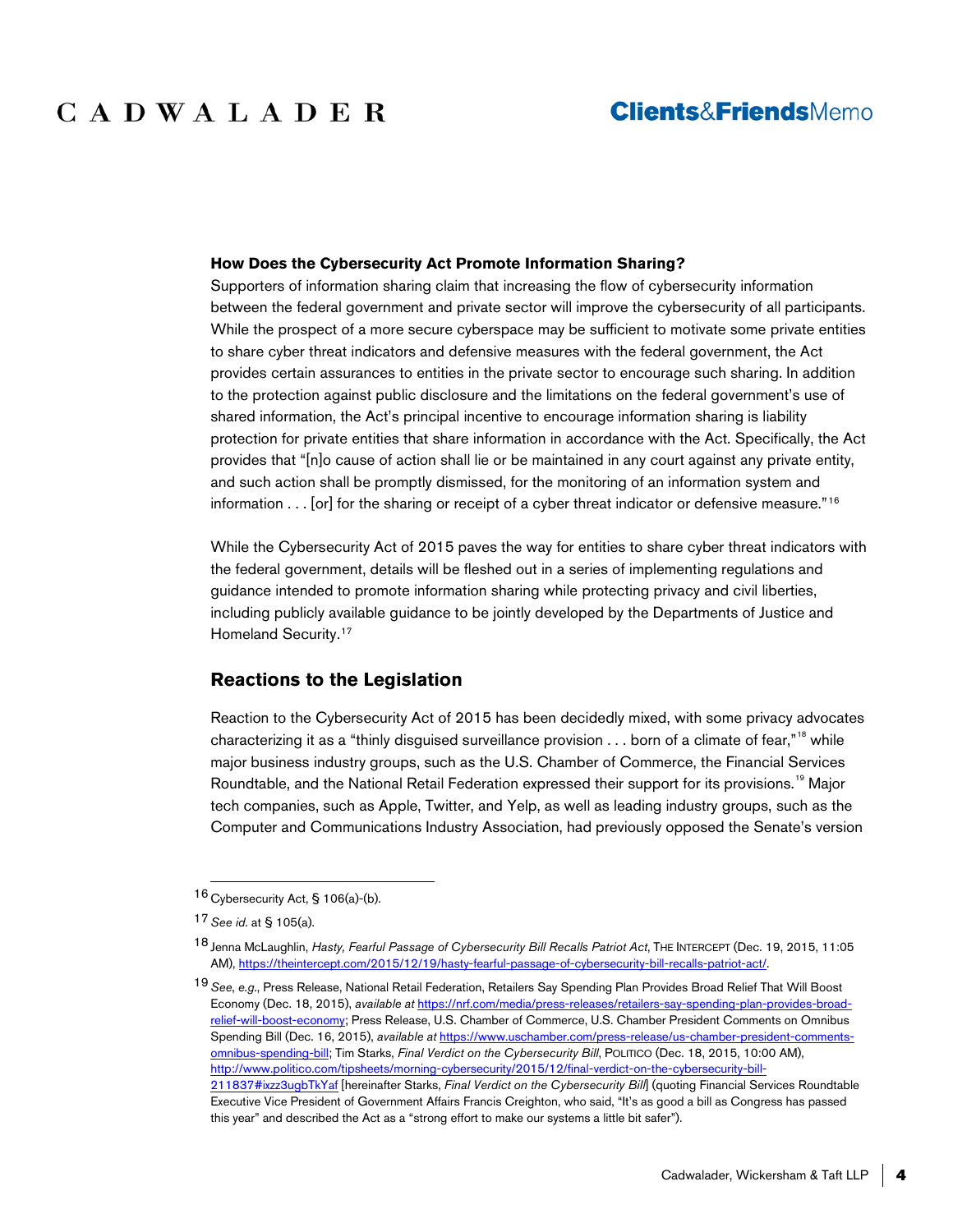### **Clients&FriendsMemo**

of the bill, which passed in late October.<sup>[20](#page-4-0)</sup> Even though some of these organizations' requested changes were incorporated into the final version of the bill, they ultimately did not support its passage, with some companies indicating that they will not participate in the sharing program.<sup>[21](#page-4-1)</sup>

#### **Implications and Takeaways**

The Cybersecurity Act of 2015 – Congress's first major piece of cybersecurity legislation – has been years in the making. The Act's focus, however, is relatively modest, with one commentator calling information sharing "last decade's answer" to the cybersecurity problem.<sup>[22](#page-4-2)</sup>

The law's provisions are voluntary in nature, and as such, businesses are under no obligation to share cyber threat indicators with the federal government or each other. The benefits of the bill's liability protection may also be somewhat overstated, at least with respect to information sharing among private entities. The recent proliferation of private sector information sharing organizations, such as Facebook's ThreatExchange, may suggest that companies are not especially concerned about potential liability arising from such sharing.<sup>[23](#page-4-3)</sup> Indeed, the Act's antitrust liability protections probably are little more than a legislative formality, as the Department of Justice and Federal Trade Commission's joint Antitrust Policy Statement on Sharing of Cybersecurity Information made clear that the antitrust enforcement agencies "do not believe that antitrust is—or should be—a roadblock to legitimate cybersecurity information sharing" and provided guidelines on sharing such information without running afoul of the antitrust laws.<sup>[24](#page-4-4)</sup> The Act's protection from liability for private entities when sharing cyber threat indicators or defensive measures with the federal government likely was unnecessary as well, as privacy experts and technologists have long argued that such indicators

<span id="page-4-0"></span> <sup>20</sup> *See* Cory Bennett, *Cybersecurity's Winners and Losers*, THE HILL (Dec. 19, 2015, 1:31 PM), <http://thehill.com/policy/cybersecurity/263785-cybesecuritys-winners-and-losers> [hereinafter Bennett, *Cybersecurity's Winners and Losers*]; Cory Bennett, *Major Tech Group Comes Out Against Cyber Bill*, THE HILL (Oct. 15, 2015, 12:34 PM)[, http://thehill.com/policy/cybersecurity/257029-major-tech-group-opposes-cyber-bill.](http://thehill.com/policy/cybersecurity/257029-major-tech-group-opposes-cyber-bill)

<span id="page-4-1"></span><sup>21</sup> *See* Bennett, *Cybersecurity's Winners and Losers*, *supra* note 20.

<span id="page-4-2"></span><sup>22</sup> Starks, *Final Verdict on the Cybersecurity Bill*, *supra* note 19.

<span id="page-4-3"></span><sup>23</sup> *See* Steven Norton, *Facebook Says More Than 90 Companies Using Cybersecurity Information Sharing Platform*, CIO JOURNAL (Aug. 21, 2015, 6:16 PM)[, http://blogs.wsj.com/cio/2015/08/21/facebook-says-more-than-90-companies-using](http://blogs.wsj.com/cio/2015/08/21/facebook-says-more-than-90-companies-using-cybersecurity-information-sharing-platform/)[cybersecurity-information-sharing-platform/.](http://blogs.wsj.com/cio/2015/08/21/facebook-says-more-than-90-companies-using-cybersecurity-information-sharing-platform/)

<span id="page-4-4"></span><sup>24</sup> For more information, see Jonathan Kanter, Kenneth Wainstein & Keith Gerver, *DOJ and FTC Release Joint Antitrust Policy Statement Regarding Sharing of Cybersecurity Information*, CADWALADER, WICKERSHAM & TAFT LLP (Apr. 15, 2014), [http://www.cadwalader.com/resources/clients-friends-memos/doj-and-ftc-release-joint-antitrust-policy-statement](http://www.cadwalader.com/resources/clients-friends-memos/doj-and-ftc-release-joint-antitrust-policy-statement-regarding-sharing-of-cybersecurity-information)[regarding-sharing-of-cybersecurity-information.](http://www.cadwalader.com/resources/clients-friends-memos/doj-and-ftc-release-joint-antitrust-policy-statement-regarding-sharing-of-cybersecurity-information)